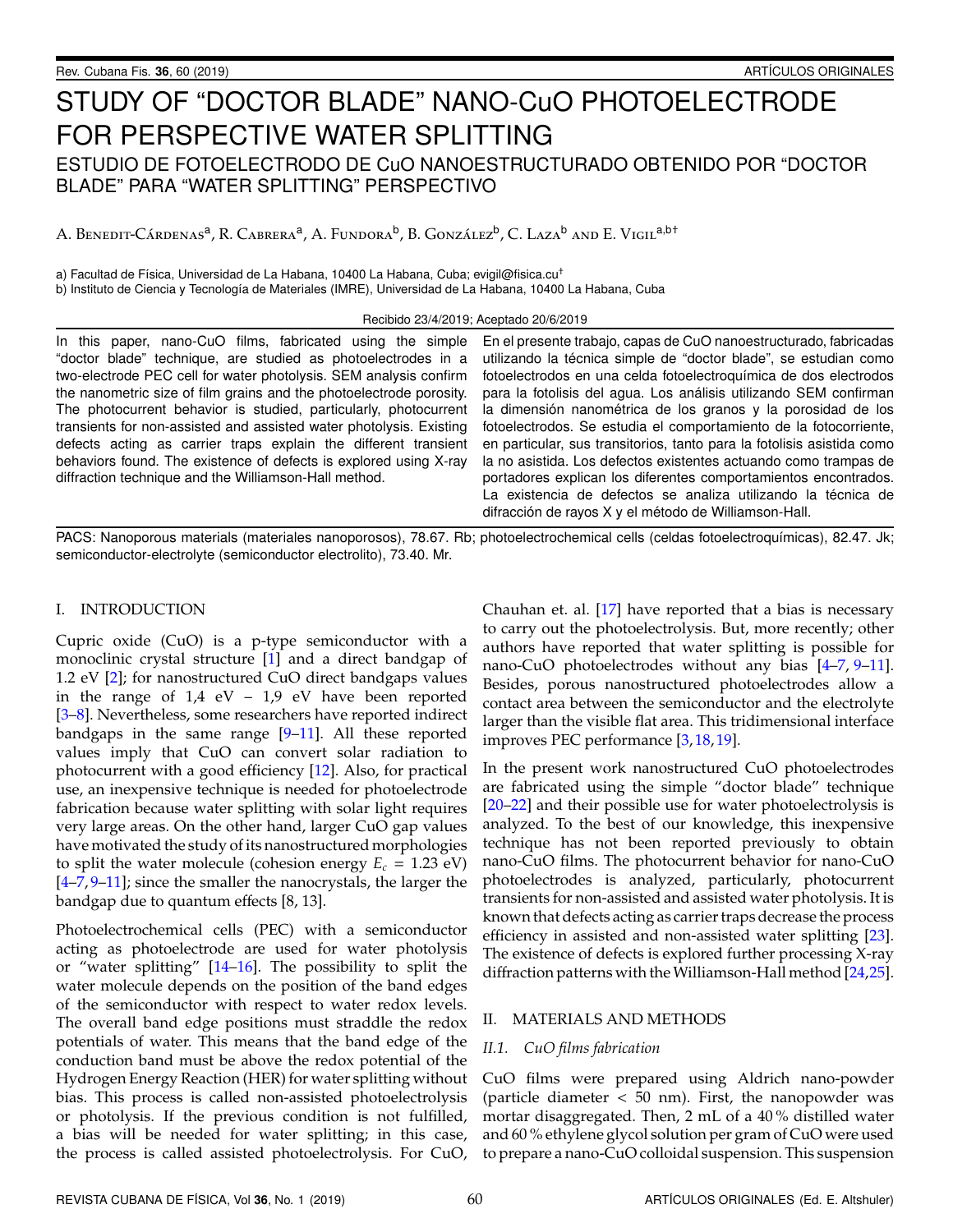was deposited on optical glass, as well as, on conducting glass FTO Tec-15 by "doctor blading". Air drying of the CuO layer was followed by a heat treatment in air for an hour at  $T = 80^{\circ}C$  to avoid brisk water evaporation. Afterwards, temperature was raised to 500◦C for another hour to eliminate organics and to produce nanocrystals necking. This is a usual procedure in DSSC to favor charge conduction between nanocrystals [\[26\]](#page-5-9). Three samples were fabricated with this technique: NP 1, NP 2 and NP 3.

## *II.2. PEC cell photocurrent measurements*

CuO films were evaluated as photoelectrodes inside a two-electrode photoelectrochemical cell (PEC) system (dimensions  $2.5 \times 3.3 \times 4.0$  cm<sup>3</sup>) as described elsewhere [\[27\]](#page-5-10). The CuO/FTO film acted as photoelectrode, a platinum wire as counter-electrode and distilled water as electrolyte. Photocurrent was measured in a lab-developed set-up with an Agilent 34410A multimeter attached to a PC. A 100 mW/cm<sup>2</sup> light intensity on the photoelectrode was established employing a halogen lamp, focusing lenses and a calibrated photodiode. The PEC and its electrical contacts were placed inside a Faraday box. Measurements were taken automatically using a Labview program which allows: to control the amperemeter, to plot photocurrent values in real time and to save all the data. Photocurrent behavior for light-on and off cycles was registered with and without an applied voltage of 1.2 V.

## *II.3. Morphological and structural analysis*

Scanning electron microscopy (SEM) was performed with a JEOL 7600 instrument and 10kV acceleration voltage. Secondary electrons were used for surface imaging. The nano-powder and the prepared films were analyzed to detect the existence of defects using X-ray diffraction (XRD). Experiments were performed with an Empyrean Panalytical diffractometer, X' Pert3 Powder. XRD patterns cover the range  $10^{\circ}$  <  $2\theta$  <  $90^{\circ}$ , where  $\theta$  is the Bragg reflection angle. Cu  $K_{\alpha}$  radiation,  $\lambda = 1.5406$  Å, was used for all XRD experiments.

## III. RESULTS AND DISCUSSIONS

#### *III.1. Scanning electron microscopy*

The SEM image in Fig. [1](#page-1-0) shows that the film is porous and formed by nanograins. This is advantageous because porosity gives rise to a tridimensional semiconductor/electrolyte interface with an area much larger than the visible photoelectrode area. This favors photocurrent increase. On the other hand, carriers must follow a tortuous path to the external contact and they must cross multiple interfaces between nanograins where recombination losses occur.

## *III.2. Photocurrent measurements*

It is important that energy levels requirements for water splitting are fulfilled for "doctor bladed" films since when illuminated a current always exists without any bias. Fig. [2](#page-1-1) shows an example of photocurrent versus time for zero bias; transients are observed when light is turned on and also when it is turned off. The behavior of these transients is analyzed and related to recombination centers.

<span id="page-1-0"></span>

Figure 1. SEM image of a fabricated films.

<span id="page-1-1"></span>

Figure 2. Photocurrent density vs time at zero bias. Transients for light-on and light-off conditions are observed.

Fig. [3](#page-2-0) shows photocurrent transients for samples NP 1, NP 2 and NP 3, for bias voltage  $V = 0$  V and  $V = 1,2$  V. Figs. [3a](#page-2-0) and [3c](#page-2-0) allow to compare photocurrent values for these bias voltages during light-on periods. Photocurrent values are higher than one order of magnitude when voltage is applied. This indicates that bias favors the relative positions of CuO bands with respect to the electrolyte redox levels. One can observe in Fig. [3b](#page-2-0) that without an applied voltage and without light a negative current exists in all samples. Therefore, in the dark, the porous-nanostructured CuO photoelectrodes under study show a small electromotive force effect. This behavior has been previously reported for CuO [\[4,](#page-4-7)[5,](#page-4-10)[7,](#page-4-8)[28\]](#page-5-11). It has been associated with weak chemical stability or charge accumulation in trap centers located at CuO interphases. No change was observed or registered for samples after repeated measurements, so, weak stability was discarded as the reason for negative dark current. The dark current must be due to accumulated charge release.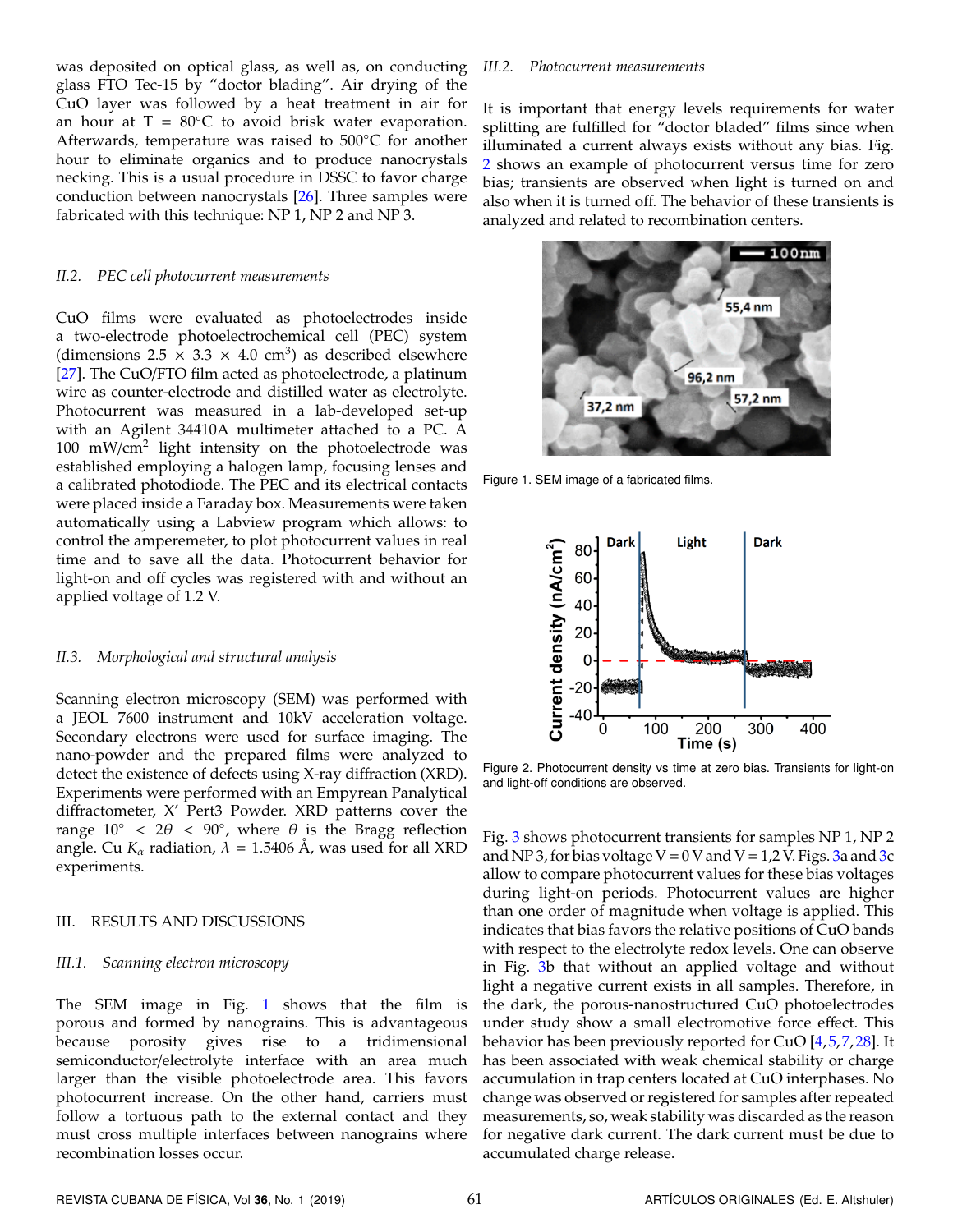For both, non-assisted and assisted photoelectrolysis, photocurrent light-on and light-off transients were fitted with  $(1)$  and  $(2)$ , respectively.

$$
I(t) = I_{dark} + A\left(1 - e^{-\frac{1}{T_1}}\right) + B\left(1 - e^{-\frac{1}{T_2}}\right) + Q\left(1 - e^{-\frac{1}{T_3}}\right),\tag{1}
$$

$$
I(t) = I'_{dark} + Ae^{-\frac{1}{T_1}} + Be^{-\frac{1}{T_2}} + Qe^{-\frac{1}{T_3}}.
$$
 (2)

These linear combinations of exponentials have coefficients *A*, *B* and *Q* and characteristic times  $T_1$ ,  $T_2$  and  $T_3$ . *I*<sub>dark</sub> and *I* 0 *dark* are the current values in the dark. The second, third and fourth term in equations 1 and 2 have the sign of the coefficients *A*, *B* and *Q*, respectively. A negative coefficient means that the photocurrent decreases and viceversa.

Table [1](#page-2-3) shows parameter values obtained by fitting [\(1\)](#page-2-1) (light-on) for samples NP 1, NP 2 and NP 3. The values of are always positive; i.e., the photocurrent increases. The values of and change from negative to positive when the bias changes from 0 V to 1.2 V. Therefore, the effect associated

with  $T_2$  and  $T_3$  causes a photocurrent decrease when no bias is applied and an increase when a bias of 1.2 V is applied.

<span id="page-2-2"></span><span id="page-2-1"></span>Figs. [3b](#page-2-0) and [3d](#page-2-0) show current transients when light is turned off. These figures show experimental values, as well as, those that result from fitting them with (refeq2). In this case, the values for the characteristic time are:  $0.5 s < T_1 < 0.6 s$ ;  $8, 0 \text{ s } < T_2 < 8, 5 \text{ s and } 24, 5 \text{ s } < T_3 < 25, 0 \text{ s.}$  These values are similar to those that correspond to  $T_1$ ,  $T_2$  and  $T_3$  for light-on transients (see Table [1\)](#page-2-3). Similar values indicate that the same processes are involved during light-on and light-off transients.

The *A* coefficient term can be assigned to light-generated free carrriers initially reaching the FTO contact. The delayed increase, shown in Fig. [3a](#page-2-0) and [3c](#page-2-0) and characterized by *T*1, indicates that carriers do not reach the FTO contact inmediately. Most probably, transport occurs by trapping and detrapping as has been already reported in nanostructured solar cells [\[29,](#page-5-12) [30\]](#page-5-13).

<span id="page-2-3"></span>Table 1. Parameters in [\(1\)](#page-2-1) for light-on photocurrent transients.

| Samples         | <b>Bias</b> | $I_{dark}$ (nA/cm <sup>2</sup> ) | $\mathbf{r}$<br>(s) | A $(nA/cm2)$ | $T_2(s)$ | B(nA/cm <sup>2</sup> ) | $T_3$<br>(s) | (nA/cm <sup>2</sup> ) |
|-----------------|-------------|----------------------------------|---------------------|--------------|----------|------------------------|--------------|-----------------------|
| NP <sub>1</sub> | 0 V         | -89                              | 0.4                 | 240          | 8.0      | -91                    | 25.2         | $-91$                 |
|                 | 12V         | 495                              | 0.6                 | 291          | 8.0      | 96                     | 25.0         | 27                    |
| NP <sub>2</sub> | 0 V         | -9                               | 0.7                 | 51           | 8.0      | -3                     | 25.0         | $-40$                 |
|                 | 12 V        | 425                              | 0.5                 | 454          | 8.0      | 72                     | 25.0         | 6                     |
| NP <sub>3</sub> | 0 V         | $-19$                            | 0.7                 | 115          | 8.2      | -44                    | 25.0         | $-51$                 |
|                 | 12 V        | 442                              | 0.5                 | 564          | 8.2      | 88                     | 25.0         | 18                    |

<span id="page-2-0"></span>

Figure 3. Photocurrent transients for samples NP 1, NP 2 and NP 3. Experimental values are shown together with continuous line corresponding to [\(1\)](#page-2-1) and [\(2\)](#page-2-2). a) light-on, zero applied bias (V= 0 V) b) light-off, zero applied bias (V= 0 V). c) light-on, applied bias, V=1.2 V d) light-off, applied bias, V=1.2 V.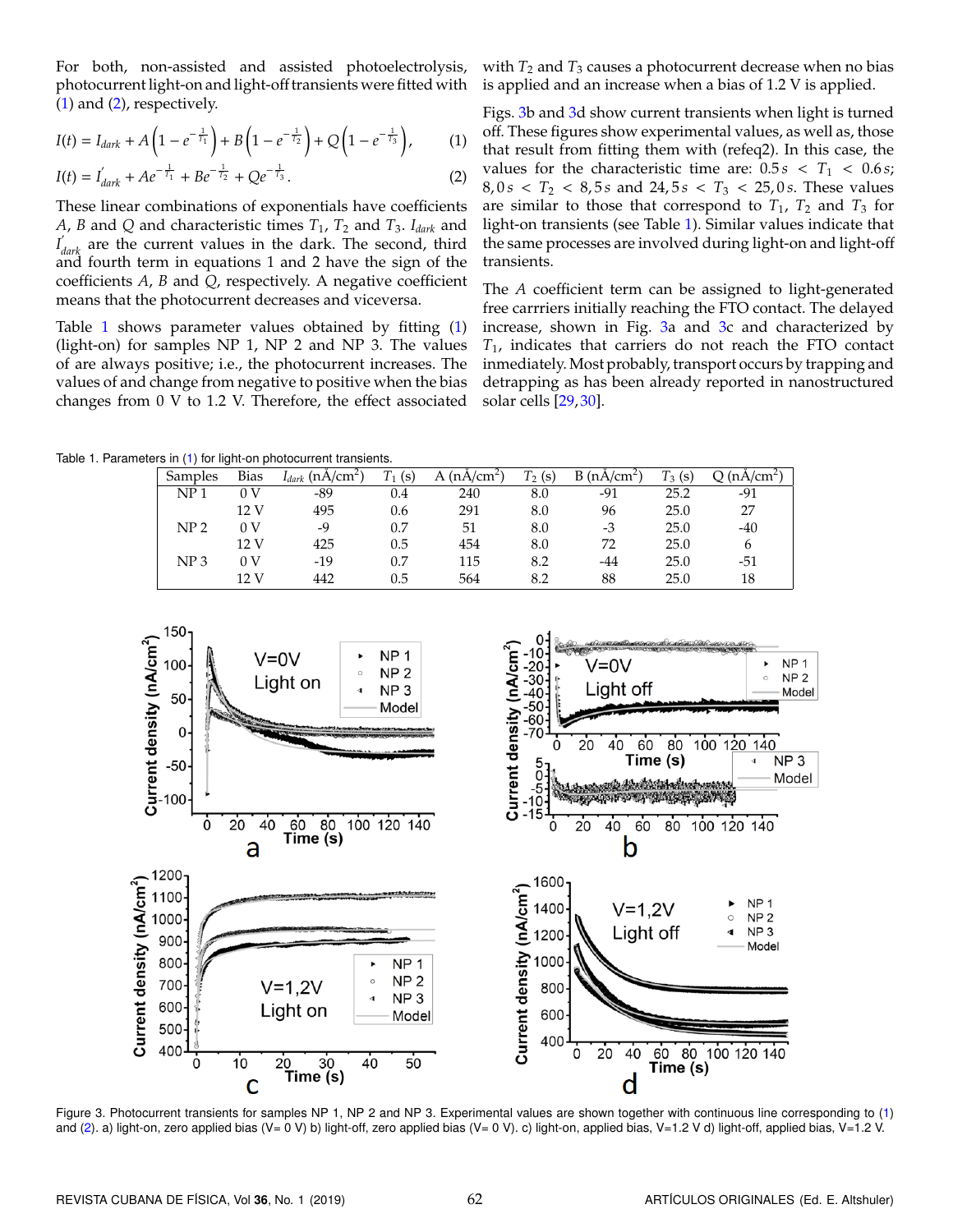The values of coefficient and shown in Table [1](#page-2-3) can be explained through the existence of traps with energy values in the bandgap of the semiconductor. Fig. [4a](#page-3-0) shows a band scheme with one trap level and it applies to "light-off" condition without bias. In this situation the electron trap (above the Fermi level) is mostly empty. When the photoelectrode is illuminated and free electrons generated (Fig. [4b](#page-3-0)) the electron trap captures them from the conduction band. Therefore, when the photoelectrode is illuminated with no voltage applied, the electron trap causes photocurrent to decrease, because some electrons are trapped and cannot behave as free carriers.

<span id="page-3-0"></span>

Figure 4. Band diagrams showing trap levels a) dark condition without an applied bias b) light- on condition without an applied bias c) dark condition with an applied bias d) light-on condition with an applied bias.

When a high enough bias is applied, the quasi-Fermi level can be above the electron trap level; therefore, this level will be mostly filled in the dark (see Fig. [4c](#page-3-0)). When the photoelectrode is illuminated (Fig. [4d](#page-3-0)), since traps are mostly filled, they are limited in capturing electrons and may inject electrons to the conduction band. (contrary to the non-assisted photoelectrolysis situation). Accordingly, an electron trap can decrease the photocurrent in non-assisted photoelectrolysis and increase the photocurrent in assisted photoelectrolysis.

Therefore, existing electron traps in the sample can be associated with the terms having the *B* and *Q* coefficients; i.e. to the processes characterized by  $T_2$  and  $T_3$ . When no bias is applied, the values of the coefficients *B* and *Q* are negative (see Table [1\)](#page-2-3), which means that there is a photocurrent decay (see Fig. [3a](#page-2-0)), in agreement with the behavior of the electron trap in Fig. [4b](#page-3-0). When a bias is applied the values of the coefficients *B* and *Q* are positive (see Table [1\)](#page-2-3), which means that the photocurrent increases (see Fig. [3c](#page-2-0)), in agreement with the behavior of the electron trap in Fig. [4d](#page-3-0). It was impossible to fit the experimental curves to a sum of only two exponentials; three terms were necessary. This means that there are two trap levels with characteristic times  $T_2$  and *T*3, respectively. Therefore, photocurrent transients show the existence of more than one trap level and their deleterious effect on photocurrent. It is known that structural volume defects could create strains and they could act as carrier traps.

## *III.3. XRD analysis*

The previous photocurrent analysis shows the existence of traps in the samples  $[31]$ . These can be due to volume or surface defects. Surface defects cause carrier losses at the surface of the nano-crystal where they are created but also during their transport to the contact. This is due to the barriers existing between crystallites and between nanograins; even though, usual heat treatment decreases the last ones by producing "necking" between nanocrystals. Strain-defects in the samples were analyzed applying the Williamson-Hall method to XRD patterns [\[32](#page-5-15)[–34\]](#page-5-16). Fig. [5a](#page-4-11) shows CuO line pattern (from the version of 2011 of ICSD, collection code: 628616). Figs. [5b](#page-4-11) and [5c](#page-4-11) show nanopowder and films XRD patterns, respectively. For Williamson-Hall analysis, the diffraction peaks were fitted with a PseudoVoigt function in order to find the FWHM (full width at half maximum) of each one.

The crystallite size *L*, and the coefficient characterizing strain distribution  $\epsilon$ , were calculated using Williamson-Hall method. This takes into account the contribution of both, the crystallite size and the strain distribution, to the peak width at half the maximum intensity (FWHM) [\[35\]](#page-5-17), which is equal to

<span id="page-3-1"></span>
$$
FWHM(2\theta) = 4\epsilon \frac{\sin \theta}{\cos \theta} + \frac{k\lambda}{L\cos \theta'},
$$
\n(3)

where  $\theta$  is the Bragg angle, the peak width at half the maximum intensity (*FWHM*) is obtained from diffraction peaks in an intensity vs 2θ plot, λ is the wavelength and *k* is the Scherrer's constant  $(k = 0.90)$ . For the Williamson-Hall plots shown in Figs. [5d](#page-4-11) and [5e](#page-4-11), small peaks with poor fitting parameters according to PseudoVoigt analysis were discarded, as well as, two pairs of unresolved peaks: (111) with  $(200)$  plus  $(-222)$  with  $(004)$ . Figs. [5d](#page-4-11) and [5e](#page-4-11) show the Williamson-Hall plots for the nano-powder and films, respectively. Values for the crystallite size and the coefficient characterizing strain distribution obtained from them are shown in Table [III.3.](#page-3-1)

Table 2. Parameters obtained with the Williamson-Hall method.

|                       | Powder                      | Film                           |
|-----------------------|-----------------------------|--------------------------------|
| Crystallite size (nm) | $12.6 \pm 0.4$              | $20 \pm 4$                     |
| strain coefficient    | $-(7 \pm 2) \times 10^{-4}$ | $(1.0 \pm 0.8) \times 10^{-3}$ |

Comparison of crystallite value in Table [III.3](#page-3-1) with grain dimensions in Fig. [1](#page-1-0) indicate that there are very few crystallites in a nanograin. According to values in Table [III.3,](#page-3-1) crystallite size in the film increases with respect to its nanopowder size. This change can be associated with the heat treatment at 500℃ during one hour. Heat treatment originates necking between nanograins [\[26\]](#page-5-9) which increases their sizes.

Besides, according to [\(3\)](#page-3-1), the slope of the line in Fig. [5e](#page-4-11) for the nano-CuO film is equal to four times the strain coefficient  $\epsilon$ . Its value ( $m = 0.00384$ ) is very close to zero; i.e. to no strain at all. Therefore, strain distribution contributes little to FWHM value. This points to a small number of strain-defects in the nanocrystal volume.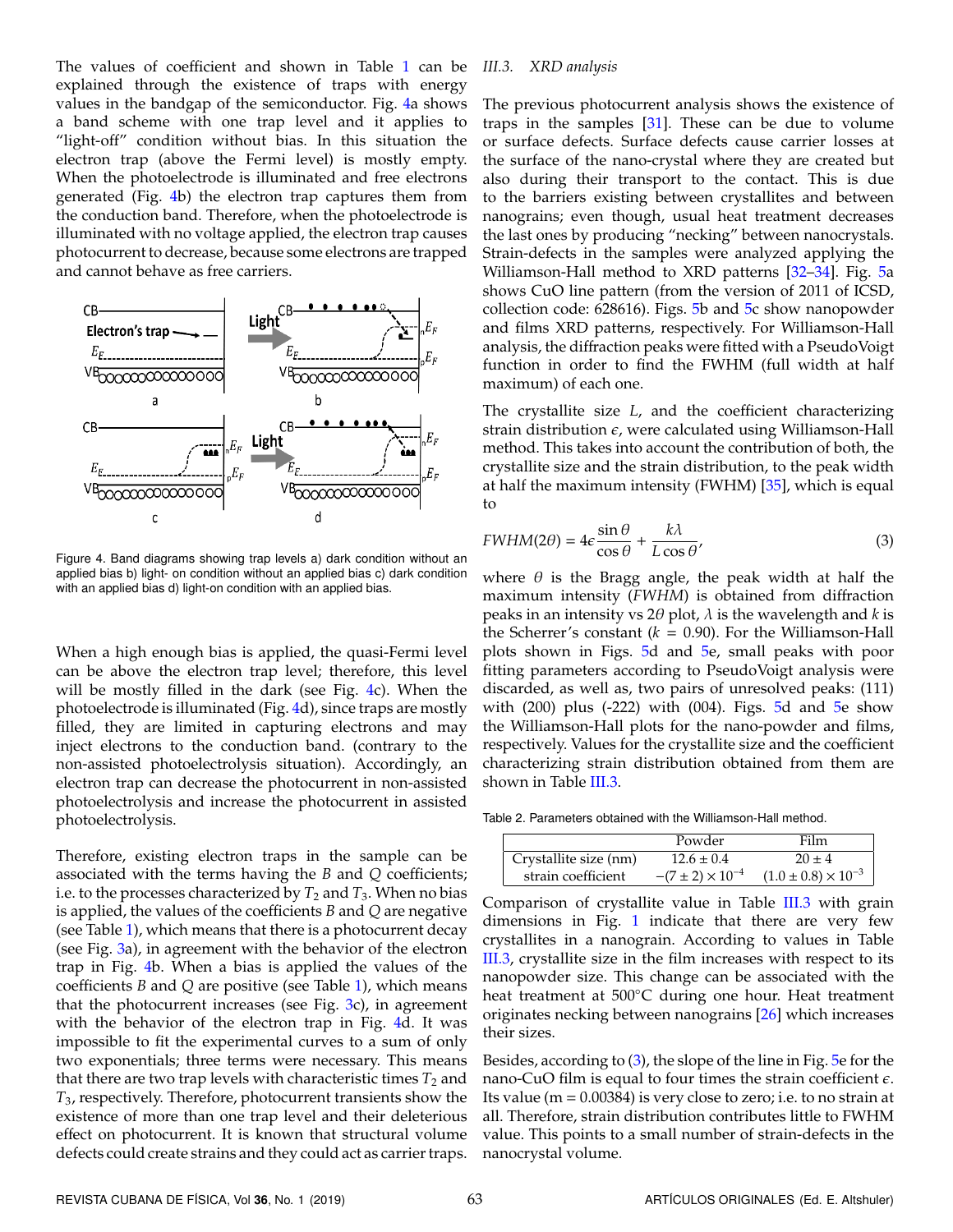Considering this and that there are very few crystallites in a nanograin, a high number of defects in the disordered surfaces of nanograins must be the origin of the large number of traps responsible for low photocurrent values obtained. A low number of defects in the film nanocrystals supports Dimopoulos et. al. [\[36\]](#page-5-18) who reports a carrier diffusion length of 40 nm in nanostructured CuO. This value is high enough so as to limit recombinations inside the nanocrystals.

<span id="page-4-11"></span>

Figure 5. XRD analysis a) CuO line pattern (ICSD 628616) b) nanopowder XRD pattern c) film XRD pattern d) Williamson-Hall plot for nanopowder e) Williamson-Hall plot for films.

## IV. CONCLUSIONS

CuO nanostructured photoelectrodes were fabricated using the inexpensive and simple "doctor blade" technique. SEM analysis showed the nanostructure morphology and porosity of deposited films. These are important characteristics to create a semiconductor-electrolyte tridimensional interface

with an area much larger than the visible photoelectrode area. Photocurrent registered with zero bias corroborates that the non-assisted photoelectrolysis of water is possible with the "doctor blade" fabricated CuO films. Photocurrent values for voltage bias  $V = 1.2$  V are one order of magnitude higher. This indicates that voltage bias favors the relative position of the CuO bands with respect to the electrolyte redox levels.

Photocurrent transients were fitted with a linear combination of three exponentials plus a dark current term. Three characteristic times were found for light-on, as well as, light-off transients; which are explained by the same mechanisms: carrier transport to the FTO contact and electron capture by two different trap centers.

Williamson-Hall analysis of XRD patterns indicate that strain defects practically do not exist in the nanocrystal volume. Therefore, the trap centers that affect photocurrent behavior must be surface and interface defects.

## V. ACKNOWLEDGMENTS

We thank Dr. Ernesto Estévez for very useful discussions on diffractograms and their processing. And we thank Dr. Osvaldo de Melo for scanning electron microscopy experiments.

### REFERENCES

- <span id="page-4-0"></span>[1] J.B. Forsyth and S. Hull, J. Phys.: Condens. Matter **3**, 5257, (1991).
- <span id="page-4-1"></span>[2] Handbook of Chemistry & Physics 71st Edition. Michigan: CRC Press; (1990).
- <span id="page-4-2"></span>[3] X.D. Wang, Y.F. Xu, B.X. Chen, N. Zhou, H.Y. Chen, D.B. Kuang and C.Y. Su, ChemSusChem **9**(20), 3012 (2016).
- <span id="page-4-7"></span>[4] A. Ray, I. Mukhopadhyay, R. Pati, Y. Hattori, U. Prakash and Y. Ishii, J. Alloys Compd. **695**, 3655 (2017).
- <span id="page-4-10"></span>[5] M. Patel, H.S. Kim, D.B Patel and J. Kim, J. Mater. Res. **31**, 3205 (2016).
- [6] J.G. Lee, D.Y. Kim, J.H. Lee, M.W. Kim, S. An and H.S. Jo, ACS Appl. Mater. Interfaces **8**, 15406 (2016).
- <span id="page-4-8"></span>[7] W. Septina, R.R. Prabhakar, R. Wick, T. Moehl and S.D. Tilley, Chem. Mater. **29**, 1735 (2017).
- <span id="page-4-3"></span>[8] O. Langmar, C.R. Ganivet, P. Schol, T. Scharl, G. de la Torre and T. Torres, J. Mater. Chem. C **6**, 5176 (2018).
- <span id="page-4-4"></span>[9] A. Mahmood, F. Tezcan and G. Kardas, Int. J. Hydrogen Energy **42**, 23268 (2017).
- [10] A. Kushwaha, R.S. Moakhar, G.K.L. Goh and G.K. Dalapati, J. Photochem. Photobiol., A **337**, 54 (2017).
- <span id="page-4-5"></span>[11] M. Einert, T. Weller, T. Leichtweis, B.M. Smarsly and R. Marschall, ChemPhotoChem **1**, 326 (2017).
- <span id="page-4-6"></span>[12] W. Shockley and H.J. Queisser, J. Appl. Phys. **32**, 510 (1961).
- [13] Q. Zhang, K. Zhang, D. Xu, G. Yang, H. Huang and F. Nie, Prog. Mater Sci. **60**, 208 (2014).
- <span id="page-4-9"></span>[14] I. Roger, M.A. Shipman and M.D. Symes, Nat. Rev. Chem. **1**, 0003 (2017).
- [15] C. Jiang, S.J.A. Moniz, A. Wang, T. Zhang and J. Tang, Chem. Soc. Rev. **46**, 4645 (2017).